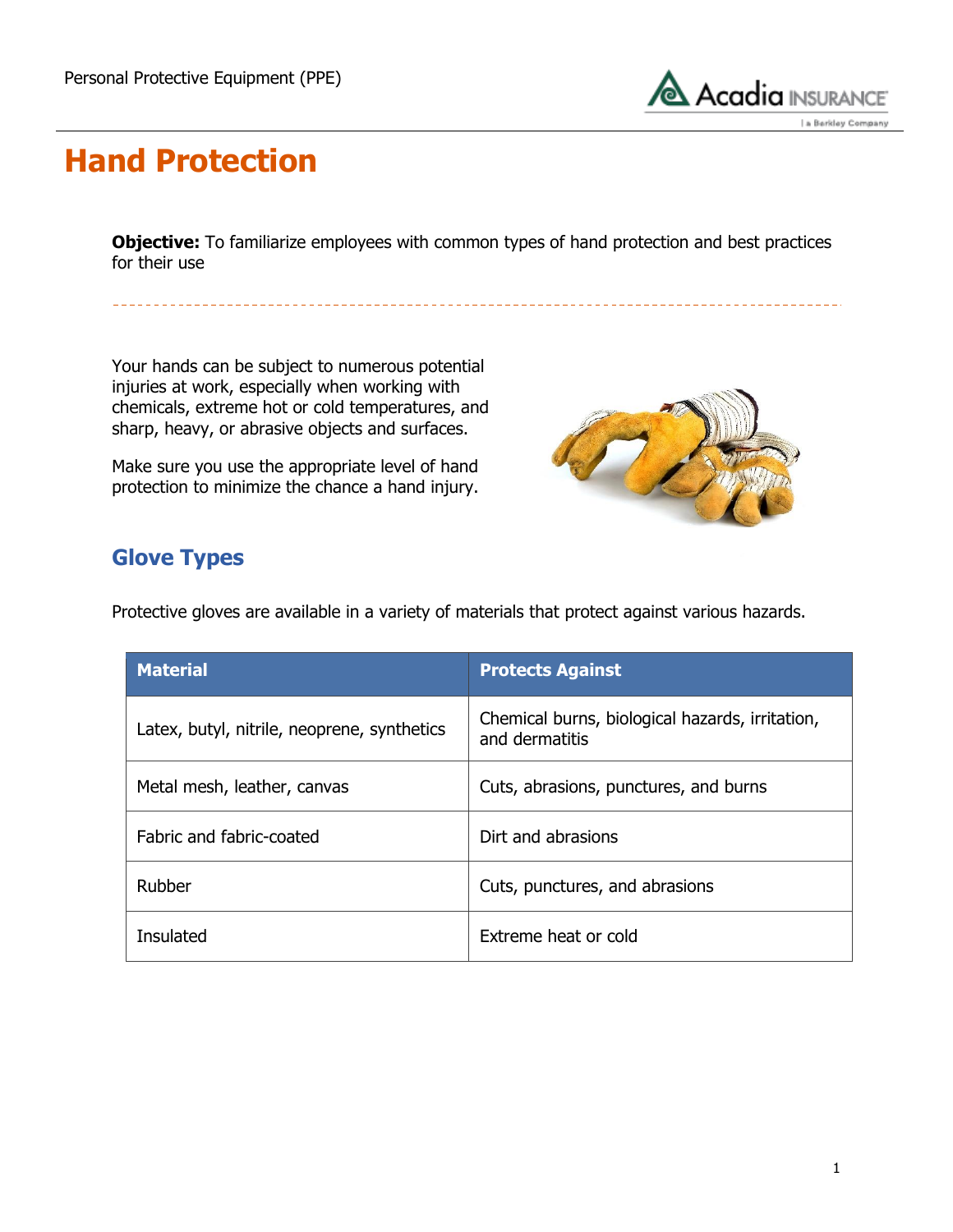

# **Hand Protection**

### **Selection Criteria**

When selecting gloves, consider the following:

- What tasks are being performed
- Conditions in the work area
- Duration and frequency of use
- Grip and manual dexterity needed
- Puncture and cut resistance needed
- Chemical resistance
- All other potential hazards

#### **Safe Practices**

- Prior to each use, inspect gloves for:
	- Holes or other signs of wear.
	- Discoloration or stiffness resulting from manufacturing flaws.
- If using disposable gloves, verify they have not been previously worn before use.
- **Do not use gloves that show defects or excessive wear.** Replace defective or excessively worn gloves as needed.
- When work is complete, take appropriate precautions when removing gloves to avoid exposure to hazardous materials.
	- When appropriate, wash gloved hands before removing gloves.
	- Pull the gloves' cuffs over your hand to remove inside-out.
- Store or dispose of gloves properly after each use.
- Wash your hands after disposing of gloves.